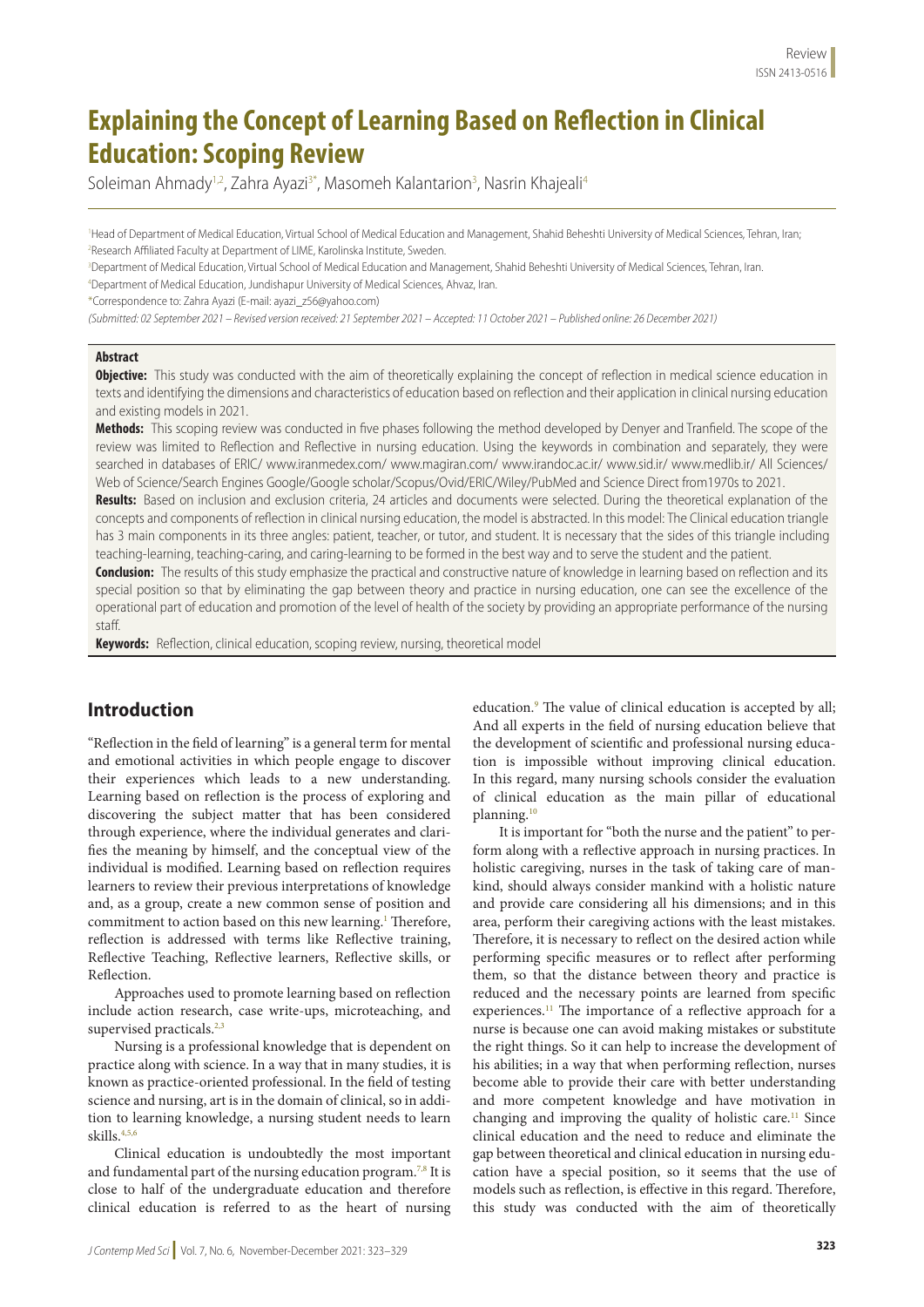explaining the concept of reflection in medical science education in texts and identifying the dimensions and characteristics of education based on reflection and their application in clinical nursing education and existing models in 2021.

### **Materials and Methods**

The concept of reflection, despite its relatively broad application, does not have clear definitions and there is some degree of ambiguity and lack of transparency around its characteristics. Therefore, in order to distinguish this concept in medical education from similar concepts and also because of lack of the provision of a specific model of reflection in the clinical education of nursing in the world and Iran, we decided to use the method of "Arksey & O'Malley Scoping review",<sup>12</sup> with a general overview, so that while clarifying the concept of reflection and examining the existing models, a comprehensive model of their integration is provided.

Scoping review is used to quickly provide a concept map, main sources, and key evidence of research background and can be used as an independent background review project in cases that are both a broad field of study and are not been comprehensively studied in the past.<sup>13</sup>

The research methodology is defined by Denyer and Tranfield based on five steps of structuring the research, determining the scope of the study, selecting and reviewing articles, data analysis, and conclusions.<sup>14</sup>

In the first step, research questions were determined as: "What are the concepts and components of reflection in medical education, especially clinical education?" Then, in the second step, to answer the questions of the previous step, the following different electronic databases were used systematically:

ERIC/ www.iranmedex.com/ www.magiran.com/ www. irandoc.ac.ir/ www.sid.ir/ www.medlib.ir/ All Sciences/ Web of Science/ Search Engines Google/ Google scholar/ Scopus/ Ovid/ ERIC/ Wiley/ PubMed and Science Direct.

Given that there was no other equivalent for the word Reflection in the Mesh Dictionary, the following keywords were used to search for a wide range of articles:

"Reflection, Reflective Learning, Reflective training, Reflective Teaching, Reflective thinking, Reflective Practice" OR "levels of reflectivity, Reflective Learning model, Reflective Practice in nursing."

The above keywords were searched in English and Farsi during the 1970s (the introduction of the term Reflection and Reflective in education by Burton) till 2021 in the mentioned databases.

 In order to select the main studies in the third step: inclusion and exclusion criteria were modified and adjusted based on the research question and scoping review objectives during the searches and study of documents during an interactive process.

Articles that are published in English or Farsi and in a scientific-research journal (approved) and the term Reflection or Performance-based on Reflection is in the title or abstract and their full text is available were included in the study.

Criteria for excluding sources from the study were: lack of access to the full text of the article, scientific-promotional articles, letter to the editor, lecture, critique report, or articles not related to the field of medical education.

In the initial search, several articles were found. In the first stage, after reviewing the titles of the articles (1414 items), a large number of sources were removed due to lack of thematic relevance (1308 items), and 110 articles, books, and documents were selected for further review. Then the summary of the articles was studied and those relevant to the concept of reflection in clinical education particularly nursing were chosen for full text studying. At this stage, 52 articles and documents of which full texts were available were read. Finally, based on inclusion and exclusion criteria, 24 articles and documents which had stated complete details regarding the desired concept, were selected as a base for scoping review and chosen for inclusion in the analysis (Figure 1).

In the fourth step, after the final sources were selected, the definitions and frameworks provided in these sources were reviewed and the details of each of these definitions, frameworks, and models were embedded in the Excel software for better matching and comparison in the next stage.<sup>12</sup>

The purpose of collecting studies in the fifth step was to compile and summarize the results and provide a report. Analysis and combining of results is part of any review study, but the depth and type of analysis in this method was different from the systematic review because, in this type of study, the results of a scoping study are usually displayed in tabular form with some narrative interpretations by the researcher<sup>15</sup> wherein this study, by matching different findings in relevant researches and relevant, a summary is given in Tables 1 and 2.

### **Ethical Considerations**

The data were collected after obtaining the approval of the research proposal from the Ethics Committee of the Shahid Beheshti University of Medical Sciences (IR.SBMU.SME. REC.1400.014).

#### **Results**

Definitions and various components of reflection in the researched models and the consequences obtained in the models are summarized (Table 1); then the articles related to the relevant topics in the world are presented (Table 2); therefore, ultimately we are able to present a conceptual model of



Fig. 1 **Selection process of studies to include in the scoping review.**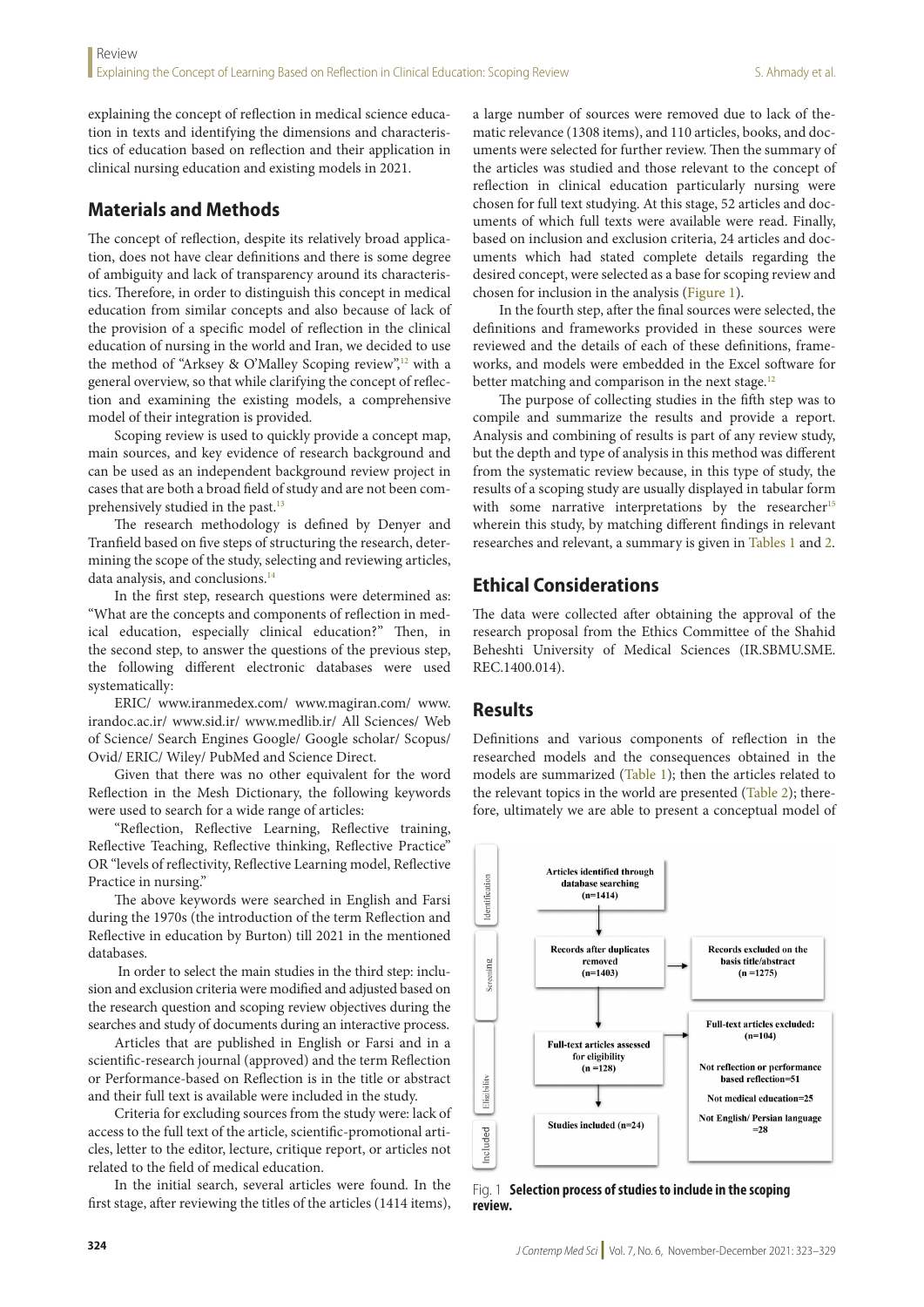| role<br><b>Inter professional</b><br>behavior<br>lanoizzeronq<br>Enhancing<br>ээиәруиоэ-ұәқ<br>the new method<br>Io noitution of<br>poqiem<br><b>Istoivaded</b><br>Testing new<br>skills by reflection<br>knowledge and<br>Dhtaining<br>Model components<br><b>anoiiqo</b><br>Discovering new<br>negotiation<br>әбиеур<br>Detection/<br>Self-assessment<br>Self-awareness/<br><b>Action plan</b><br>Conclusion<br><b>sizylanA</b><br>Combination<br>Evaluation/<br>preparation<br>Feelings/Mental<br>experience<br>Describing the<br>A REFLECTIVE MODEL FOR INTERPRO-<br>BORTON'S MODEL OF REFLECTION<br>FESSIONAL LEARNING (Zarezadeh<br>et al. - 2009) <sup>22</sup><br>JOHN'S REFLECTIVE FRAMEWORK<br>SMYTH'S MODEL OF REFLECTION<br>THE CORE MODEL FOR CRITICAL<br>MEZIROW'S REFLECTIVE MODEL<br>REFLECTION Cottrell (2010) <sup>25,26</sup><br>GIBBS' MODEL OF REFLECTION<br>Model/Designer/Year<br>(MEZIROW - 2002) <sup>19</sup><br>(BORTON/2003) <sup>20,21</sup><br>(GIBBS/sr1988) <sup>16,17</sup><br>$(SMYTH - 1989)^{18}$<br>$(John - 2009)^{23,24}$ | $\Box$ able 1. Definitions and components of applied reflection models in clinical |  | education |  |  |  |  |  |  |
|------------------------------------------------------------------------------------------------------------------------------------------------------------------------------------------------------------------------------------------------------------------------------------------------------------------------------------------------------------------------------------------------------------------------------------------------------------------------------------------------------------------------------------------------------------------------------------------------------------------------------------------------------------------------------------------------------------------------------------------------------------------------------------------------------------------------------------------------------------------------------------------------------------------------------------------------------------------------------------------------------------------------------------------------------------------|------------------------------------------------------------------------------------|--|-----------|--|--|--|--|--|--|
| Row                                                                                                                                                                                                                                                                                                                                                                                                                                                                                                                                                                                                                                                                                                                                                                                                                                                                                                                                                                                                                                                              |                                                                                    |  |           |  |  |  |  |  |  |
|                                                                                                                                                                                                                                                                                                                                                                                                                                                                                                                                                                                                                                                                                                                                                                                                                                                                                                                                                                                                                                                                  |                                                                                    |  |           |  |  |  |  |  |  |
| S.<br>$\sim$<br>4.<br>$\sim$<br>Ġ.                                                                                                                                                                                                                                                                                                                                                                                                                                                                                                                                                                                                                                                                                                                                                                                                                                                                                                                                                                                                                               |                                                                                    |  |           |  |  |  |  |  |  |
| $\overline{\phantom{0}}$                                                                                                                                                                                                                                                                                                                                                                                                                                                                                                                                                                                                                                                                                                                                                                                                                                                                                                                                                                                                                                         |                                                                                    |  |           |  |  |  |  |  |  |
|                                                                                                                                                                                                                                                                                                                                                                                                                                                                                                                                                                                                                                                                                                                                                                                                                                                                                                                                                                                                                                                                  |                                                                                    |  |           |  |  |  |  |  |  |
|                                                                                                                                                                                                                                                                                                                                                                                                                                                                                                                                                                                                                                                                                                                                                                                                                                                                                                                                                                                                                                                                  |                                                                                    |  |           |  |  |  |  |  |  |
|                                                                                                                                                                                                                                                                                                                                                                                                                                                                                                                                                                                                                                                                                                                                                                                                                                                                                                                                                                                                                                                                  |                                                                                    |  |           |  |  |  |  |  |  |
|                                                                                                                                                                                                                                                                                                                                                                                                                                                                                                                                                                                                                                                                                                                                                                                                                                                                                                                                                                                                                                                                  |                                                                                    |  |           |  |  |  |  |  |  |
|                                                                                                                                                                                                                                                                                                                                                                                                                                                                                                                                                                                                                                                                                                                                                                                                                                                                                                                                                                                                                                                                  |                                                                                    |  |           |  |  |  |  |  |  |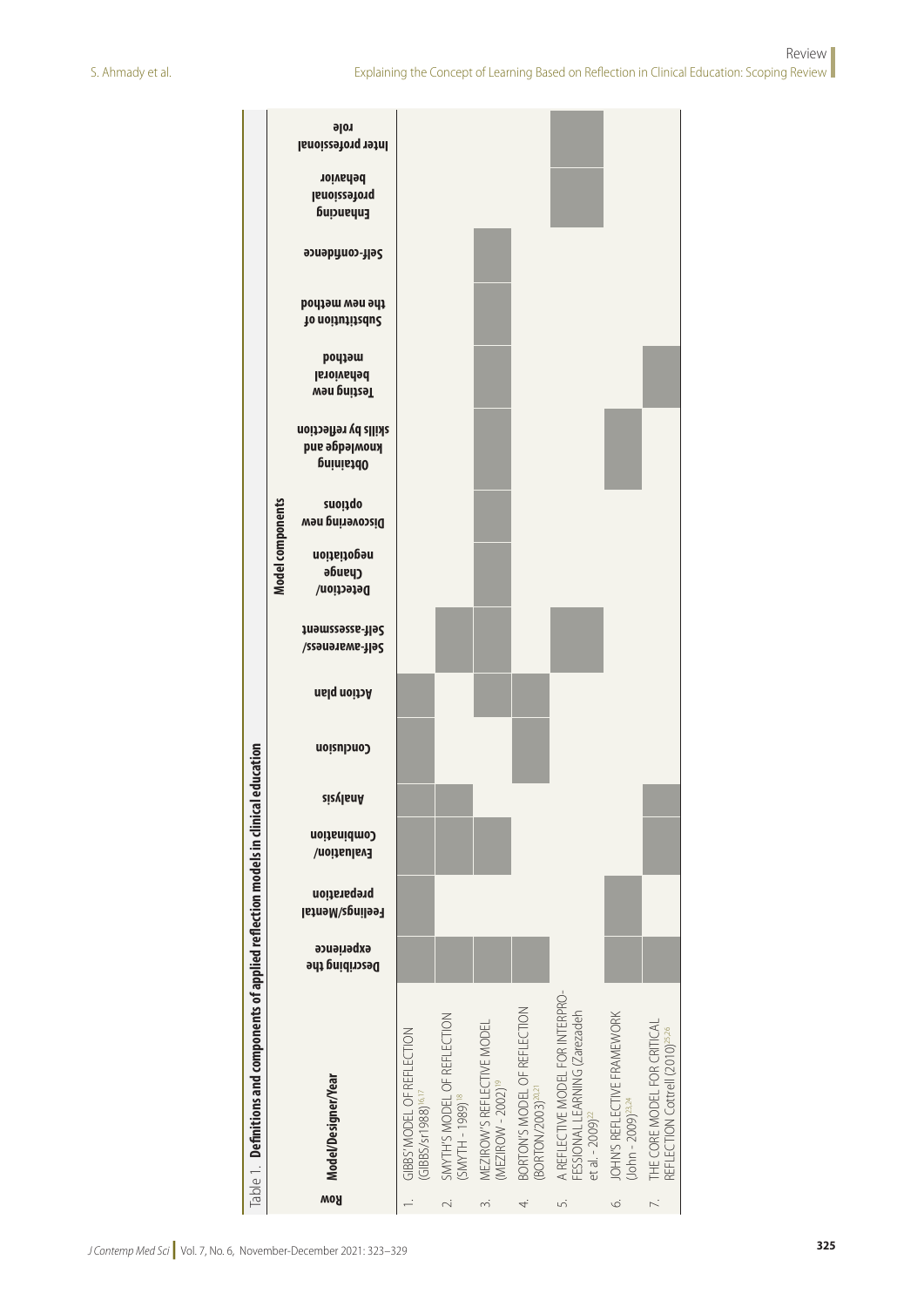|                                    | $\Box$ able 2. Research related to learning based on reflection in clinical education                                                                                       | on (nursing)                                                               |                          |                                                                                                                                                                                                                                                                                                                                                            |
|------------------------------------|-----------------------------------------------------------------------------------------------------------------------------------------------------------------------------|----------------------------------------------------------------------------|--------------------------|------------------------------------------------------------------------------------------------------------------------------------------------------------------------------------------------------------------------------------------------------------------------------------------------------------------------------------------------------------|
| Author/Year of<br>publication      | Research objective                                                                                                                                                          | Sample                                                                     | <b>Research method</b>   | Key findings                                                                                                                                                                                                                                                                                                                                               |
| Platzer, et al. 2000               | Determining barriers to reflection learning                                                                                                                                 | A group of under-<br>graduate nurses                                       | Qualitative<br>research  | The existing culture or the environment where nurses work, is the largest barrier to reflection and<br>learning through experience. $^{2}$                                                                                                                                                                                                                 |
| Ruth-Sahd 2003                     | Critical analysis of reflection performance<br>with application in nursing                                                                                                  | Nursing students<br>and professors                                         | Qualitative<br>research  | reflection can be taught to beginners. In nursing measures, reflection needs to be executed so that<br>Performance based on reflection, begins with beginner students and the value and importance of<br>we can perform more effective measures for patients. <sup>28</sup>                                                                                |
| Richardson 2004                    | Determining the strategies to learners'<br>learning in class environment                                                                                                    | Students                                                                   | Quantitative<br>research | The use of questionnaire should be considered in order to fulfil the tasks as a precise reflection of<br>cognitive processing of people and people act differently in reflective learning. <sup>29</sup>                                                                                                                                                   |
| Gustafsson, et al. 2007            | Determining the effect of reflective perfor-<br>mance in nursing care                                                                                                       | Nurses in the area<br>of clinical care                                     | Qualitative<br>research  | Performance based on reflection is a valuable tool for nursing care and in this method, nurses find<br>the ability to perform holistic nursing care and have logical thinking and expand their knowledge<br>and it's a way to integrate the new nursing knowledge with the previous one in the direction of<br>changing nursing performance. <sup>30</sup> |
| Chong 2009                         | Explaining nursing students' perception of<br>reflective performance                                                                                                        | students<br>Nursing:                                                       | Qualitative<br>research  | Nursing students have a positive perception of reflective performance in clinical nursing which raises<br>learning activities and self-directed motivation of students. <sup>3</sup>                                                                                                                                                                       |
| Mettiäinen, et al. 2013            | of awareness and the levels of critical aware-<br>ness of reflective learning for adjusted use<br>Determining the application of the levels                                 | students<br>Nursing:                                                       | Qualitative<br>research  | Nursing students in their working environment created conceptual structures through perception<br>and thinking, and reflected on its theoretical perceptions and backgrounds. In the level of critical<br>knowledge, the students became aware towards their knowledge and learned to criticize this<br>knowledge and their own assumptions. <sup>32</sup> |
| Naicker 2013                       | Examining and describing the role of nurs-<br>ing tutors in facilitating reflective learning<br>in students                                                                 | tutors<br>Nursing t                                                        | Qualitative<br>research  | In practice, nursing tutors, didn't have much success in teaching reflection. Learning based on this,<br>is not considered as the official approach in their programs, however, tutors tried to exploit these<br>measures in their teaching activities. <sup>33</sup>                                                                                      |
| Ryan, et al. 2013                  | evaluating of reflective learning in higher<br>Theorizing a model for teaching and<br>education                                                                             | Students and<br>professors                                                 | Qualitative<br>research  | Higher education is a multi-dimensional space which justifies the necessity of paying attention to all<br>different dimensions of students' learning. <sup>34</sup>                                                                                                                                                                                        |
| Muncy 2014                         | students when using and editing their daily<br>Determining the type of learning of<br>writings in blogs                                                                     | Students                                                                   | Qualitative<br>research  | Blogging is a valuable tool to learn reflection among students. <sup>35</sup>                                                                                                                                                                                                                                                                              |
| Gašević, Mirriahi &<br>Dawson 2014 | using video and education for supporting<br>Determining and analyzing the effects of<br>learning based on reflection in students                                            | Students                                                                   | Qualitative<br>research  | The use of video and education improves reflective learning processes in students. <sup>36</sup>                                                                                                                                                                                                                                                           |
| Ugalde 2015                        | reflective learning, interests and motivations<br>in achieving success in standard reading in<br>Determining the relationship between<br>ntermediate schools                | schools (European<br>intermediate<br>Students of<br>students               | Qualitative<br>research  | or some learning activity was considered as valuable. The need for preparing and existence of clear<br>Motivational activities of students lead to a difference in their learning and for each of them, one<br>standards between reflective learning and students' success was evident. <sup>37</sup>                                                      |
| Saperstein, et al. 2015            | mance education with the preparation and<br>implementation of curriculum during the<br>4 years of medical education in graduate<br>Presenting a model of reflective perfor- | Students and pro-<br>fessors of Edward<br>Hebert School of<br>Medicine USU | Qualitative<br>research  | potential benefits such as improved inter-profession education and improved self-awareness and<br>Practice based on reflection longitudinally in 3 stages of education and by providing a sample of<br>reflective writing to students show that, by replacing such a curriculum, how we can observe its<br>clinical performance. <sup>38</sup>             |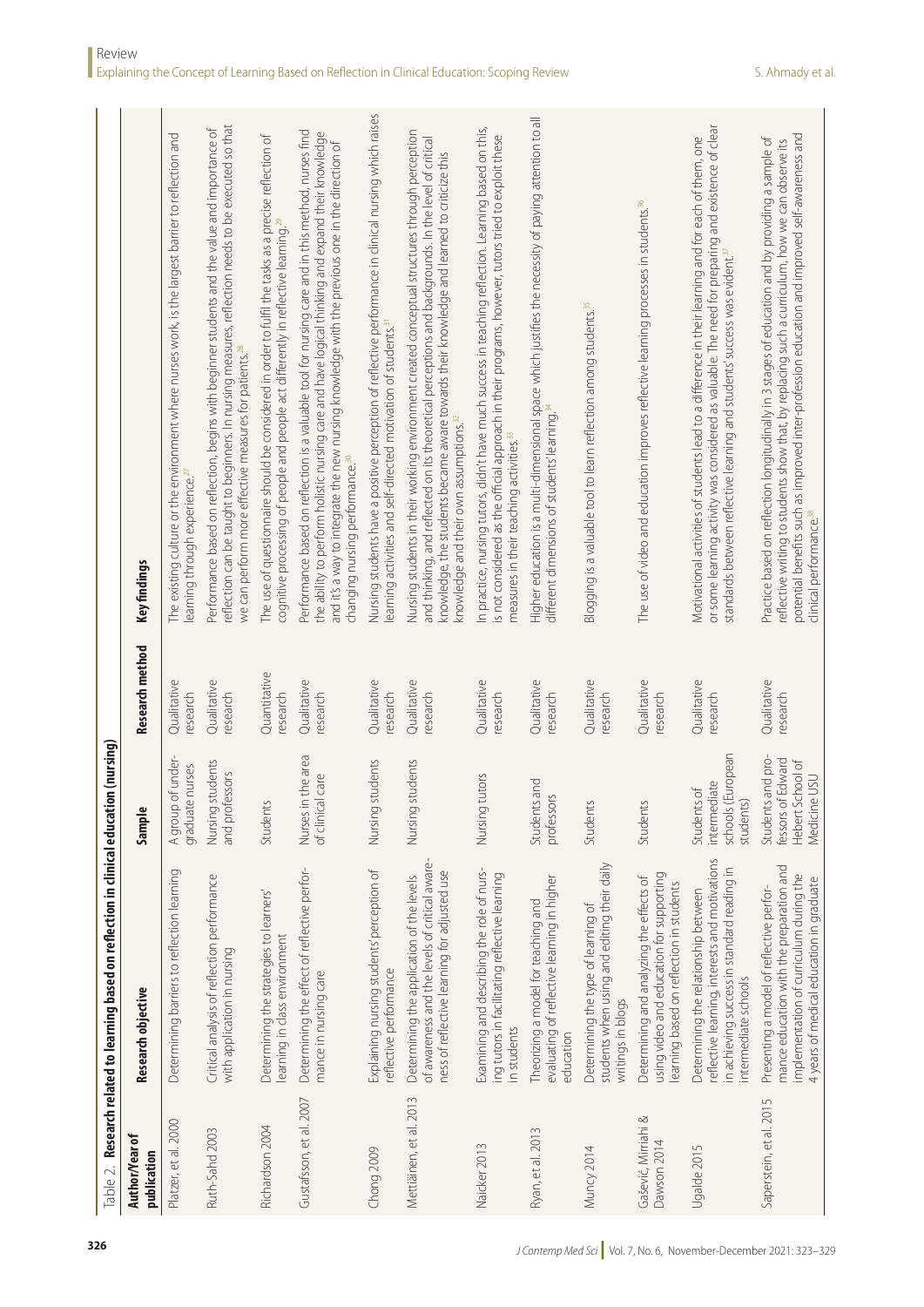

Fig. 2 **Conceptual model of reflection and learning based on it.**

reflection and learning based on it from the scoping review (Figure 2) with the use of the potential of this kind of learning for further application in clinical education specifically for nurses for the study objectives.

#### *Conceptual Model of Reflection and Learning Based on it from Scoping Review*

During the theoretical explanation of the concepts and components of reflection in medical education in the text and identifying the dimensions and characteristics of education based on reflection and their application in clinical nursing education, the model is schematically abstracted (Figure 2).

In this model: the clinical education triangle has 3 main components in its three angles: patient, teacher, or tutor, and student. The purpose of these components in the clinic is to achieve patient health. In this way, it is necessary that the sides of this triangle including teaching-learning, teaching-caring, and caring-learning to be formed in the best way and to serve the student and the patient.

In order for the student to learn better, in the clinic, benefiting from his experience, the teacher and patient enter a cycle that focuses on reflection in education and has 4 cyclic stages of Do/Review/plan/experience or practice. In the case of implementing these stages, the student enters the phase of thinking which, by thinking about experiences, manifests as Reflective thinking, Critical Reflective, or Reflective Learning. Teachers use different teaching methods and teaching strategies to teach better. In case of implementing the stages of Review/Do/Experience or practice, the student enters the phase of Doing/Experiencing and tries to take proper clinical measures for the patient by achieving Reflective (professional) practice and it's in this stage that along with self-monitoring, the teacher also gives feedback. The key point of this model is that a clinical student, including nursing, after the theory training process and reaching this point of clinical training, still has a gap between theory and practice, which with the help of professors, this gap must be repaired and compensated based on reflection so that a nursing student can better provide clinical services and bring the health system and patient closer to the lofty goal of recovery and promotion of health.

#### **Discussion**

As Freshwater addressed it in 2002, "being a good therapeutic staff and physician" requires appropriate knowledge and skills, but it also requires establishing and maintaining a therapeutic relationship between patients and their caregivers.<sup>39</sup>

This concept implies that a good relationship with the patient has a beneficial effect on the well-being and improvement of the patient. The importance of a therapeutic relationship has long been recognized in psychotherapy, but recent attention to patient-centered care suggests improvements in outcomes such as patient satisfaction and improved chronic patient care.<sup>40</sup>

An essential aspect of relationship therapy is recognizing and understanding the personal beliefs and value systems of the people involved, both physicians and patients. There may be differences between these systems and this can cause an acute emotional reaction in the physician which in turn may affect his next decisions and measures. Recent neurological research shows that effective reasoning is a largely unconscious process in which there is a modulation of the logical processing of information by emotions. For example, anger towards a patient may lead to a response that would be different if it was empathy. Establishing a therapeutic relationship is an essential component of professional practice and a key characteristic of professionalism. Reflection directed by a supervisor or advisor is very beneficial for this approach because the beliefs and main and essential presumptions of the individual are identified and challenged. Reflection is important for establishing a therapeutic relationship, especially for postgraduate education and continuing medical education, but it is also used for general medical education, especially during the clinical period.<sup>40</sup>

Reflection is effective in developing professional practice. Therapeutic staff and physicians often have to respond to a wide range of conditions that are both complex and not well defined. This "disorder" of professional practice is at the heart of professional expertise.<sup>41</sup>

Experts are quick to make decisions that are appropriate to these complex situations, and they are able to create a set of mental models through an action-on-reflection process that mobilizes them quickly and can effectively resolve the situation through action-in-reflection. Developing professional expertise requires nothing more than a set of knowledge and skills.42

The performance of an expert is a complex combination of knowledge and skills tailored to the unique situation he or she faces. Frequent confrontation with the complexities of professional life is an essential issue and directed reflection can maximize the opportunity to learn in this approach. Reflection is essential in developing professional acts for postgraduate education and continuous education. Although these three approaches have different outcomes, they all have an essential aspect. A conscious process to develop perception and create meaning from one situation to future measures done consciously is the essence of reflection.

In this study, only one study compared different methods. This study was conducted to identify whether writing an important incident report, two-person interview, or a combination of the two, is more effective in creating a reflection. The results of this study indicate that interview with a tutor is the most effective way to reflect on professionalism. During the experience of medical school, there is no longitudinal study and evidence of the benefits of reflection in long-term development, especially in subsequent clinical care. However, reflection in general medicine students has increased selfreport measures about self-awareness, professional thinking skills, and skills needed for close examination of patients.<sup>43</sup>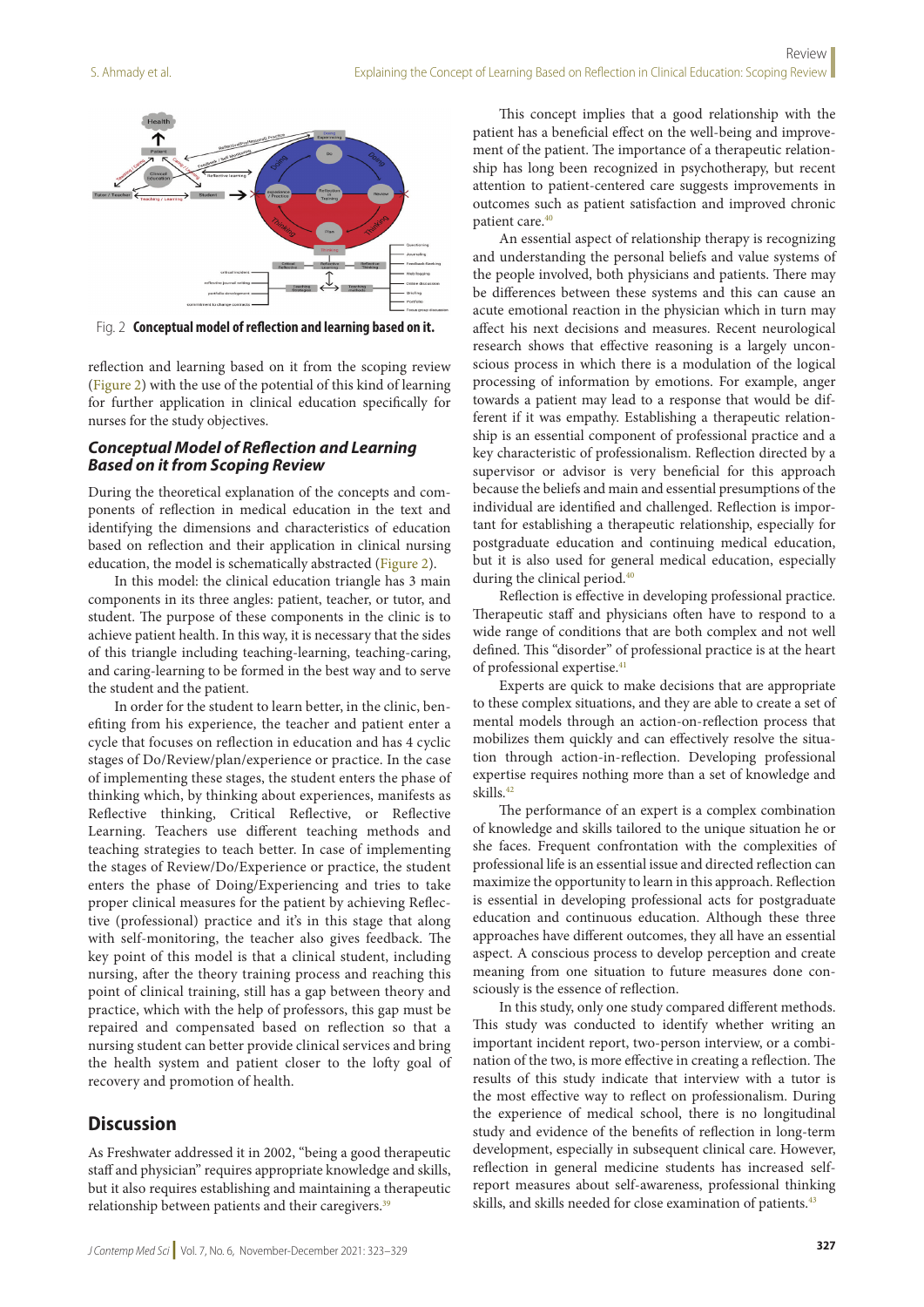Four studies that reported positively targeted results in reflection were: Increased skill in reflection and diagnostic thinking (Sobral, 2000), professional identity (Niemi, 1997), medical-humanistic skills score (Wiecha et al. 2002), and final examination results for obstetrics (Lonka et al., 2001). As a result, students found that reflection was helpful, and the application of reflection led to improved self-report outcomes and objective learning and professional development.<sup>44-47</sup> Grant et al. in 2006, by a study of first-year medical students, showed that instead of text-based reflection writing methods, students prefer to pursue group-based and creative reflective activities.48 It seems that the experience of the use of multimedia, voice, image, and video and creatively exploiting them for reflection, like digital storytelling, not only increases the students' involvement but also increases the depth of their reflection.49 Individuals have a variety of preferred methods for presenting their thoughts and feelings, including painting, photography, and sculpture.<sup>50</sup>

## **Conclusion**

What emerges from the study of relevant research in the field of reflective learning indicates that the idea of this model entered the field of learning and education from Burton in 1970 and gradually became more apparent in clinical education. Of course, clinical education of students needs a lot of effort so that by reflection, one can expect the better performance of the students, especially the big group of nursing students. The results of reviewing various researches in parallel have confirmed the efficiency and positive effect of this type of learning in acquiring skills, student motivation, and the ability of collaborative learning and subsequently improving skills in clinical and working environments. But in order to separate from the traditional texture of education and learning, much effort is required in the implementation of this method and the result of combining the data of studied researches also emphasizes the practical and constructive nature of knowledge in learning based on reflection and its special position so that by eliminating the gap between theory and practice in clinical education, one can see the excellence of the operational part of education and promotion of the level of health of the society by providing an appropriate performance of the nursing staff.

# **Acknowledgments**

Nelson Thornes, 2003.

2014.

2009.

2nd Ed, 2010.

McMillan, 2011.

nursing. 2000;31(5):1001–8.

Nursing Practice. 2007;13(3):151–60.

Nursing Research. 2009;3(3):111–20.

2003;42(11):488–97.

2004;16(4):347–58.

This study is the result of a PhD thesis at Shahid Beheshti University of Medical Sciences by the second author.

16. Gibbs G. Learning by doing: a guide to teaching and learning methods, Oxford, Further Education Unit, Oxford Polytechnic,1988.

17. Questions taken from: Jasper, M. Beginning reflective practice, Cheltenham,

18. Smyth J. Developing and sustaining critical reflection in teacher education,

19. Mezirow J. Learning as transformation: Critical perspectives on a theory in

20. Borton T. (1970) Reach Touch and Teach, London: Hutchinson cited in Jasper M, 2003. Beginning Reflective Practice, heltenham: Nelson Thornes.:link download: Borton, T, 1970. Reach Touch and Teach, https://archive.org/

21. Borton (2014). Reach touch and teach. Nurse Education Today 34, 488–489,

22. Zarezadeh Y, Pearson P, and Dickinson, C. A model for using reflection to enhance inter professional education, International Journal of Education,

23. Johns C. Becoming a reflective practitioner, 3rd ed. Oxford: Wiley Blackwell,

25. Cottrell S. Skills for Success: the personal development planning handbook

26. Basingstoke: Palgrave McMillan cited in Cottrell, S Critical Thinking Skills: developing effective analysis and argument 2nd Ed Basingstoke: Palgrave

27. Platzer H, Blake D, Ashford D. Barriers to learning from reflection: a study of the use of groupwork with post-registration nurses. Journal of advanced

28. Ruth-Sahd LA. Reflective practice: A critical analysis of data-based studies and implications for nursing education. Journal of Nursing Education.

29. Richardson JT. Methodological issues in questionnaire-based research on student learning in higher education. Educational psychology review.

30. Gustafsson C, Asp M, Fagerberg I. Reflective practice in nursing care: Embedded assumptions in qualitative studies. International Journal of

31. Chong MC. Is reflective practice a useful task for student nurses? Asian

24. Palmer A, Burns S, and Bulman C. reflective practice in nursing.-Oxford:

# **Conflicts of Interest Disclosure**

The authors declare no conflicts of interest.

Journal of teacher education, 40(2), pp 2–9, 1989.

1(1) available from www.macrothink.org/ije, 2009.

progress. San Francisco: Jossey-Bass, 2000.

details/reachtouchteachs0000bort, 2003.

Blackwell Scientific Publications,1994.

#### **References**

- 1. Vachon B, LeBlanc J. Effectiveness of past and current critical incident analysis on reflective learning and practice change. Medical education. 2011;45(9):894–904.
- 2. Mubuuke AG, Kiguli-Malwadde E, Kiguli S, Businge F. A student portfolio: the golden key to reflective, experiential, and evidence-based learning. Journal of medical imaging and radiation sciences. 2010;41(2):72–8.
- 3. Yasin RM, Rahman S, Ahmad AR. Framework for reflective learning using portfolios in pre-service teacher training. Procedia-Social and Behavioral Sciences. 2012;46:3837–41.
- 4. Elena S. Reflective capability–a specific goal of a Teachers Professional Ethics Course. Procedia-Social and Behavioral Sciences. 2011;11:145–9.
- 5. Park JY, Son J-B. Expression and connection: the integration of the reflective learning process and the writing process into social network sites. Journal of Online Learning and Teaching. 2011;7(1):170–8.
- 6. Pollard C, Stringer E, Cockayne D. Clinical Clinical education: A review of the literature nurse education in practice.Nurse EducPract.2007;7(5):315–22.
- 7. Nahas VL, Nour V, Al- Nobani M. Jordanian undergraduate nursing students' perceptions of effective clinical teachers. Nurse Educ Today.1999; 19(8):639–48.
- Wong J, Wong S. Towards effective Clinical teaching in nursing. J adv Nurse.1987;12(4):505–13.
- 9. Benor DE, Leviyof I. The The development of students' perceptions of effective teaching: the ideal, best and poorest clinical teacher in nursing. J Nurse Educ.1997;36(5):206–11.
- 10. Hosseiny N, Karimi Z, Malek zadeh J. The Situation of Clinical Education Based on Nursing Students' Opinion in Yasuj Nursing and Midwifery School. Iranian Journal of Medical education. 2005;5(2)171–5(Persian).
- 11. Haghani F, Jafari Mianaei S, Ehsani M. Reflective Learning and Teaching: A Review. Iranian Journal of Medical Education. 2014;13(11):989–98.
- 12. Arksey H, and O Malley L. (2005). Scoping Studies: Towards a Methodological Framework. International Journal of Social Research Methodology, 8(1), 19–32.
- 13. Mays S, Arksey H, O'Malley L. Scoping Studies: towards a methodological framework. International J Social Res Methodol: Theory & Pratice 2005; 8: 5.
- 14. Colquhoun HL, Levac D, O'Brien KK, Straus S, Tricco AC, Perrier L, et al. Scoping reviews: Time for clarity in definition, methods, and reporting. J Clin Epidemiol 2014; 67(12): 1291–4.
- 15. Moradi M, Miralmasi A. Pragmatic research method (quantitative and qualitative research), first). Tehran: Iranian Academy of Statistical Analysis (School of Quantitative and Qualitative Research). Retrieved from www. analysisacademy.com. 2020.
- **<sup>328</sup>** *J Contemp Med Sci* | Vol. 7, No. 6, November-December 2021: 323–329
-